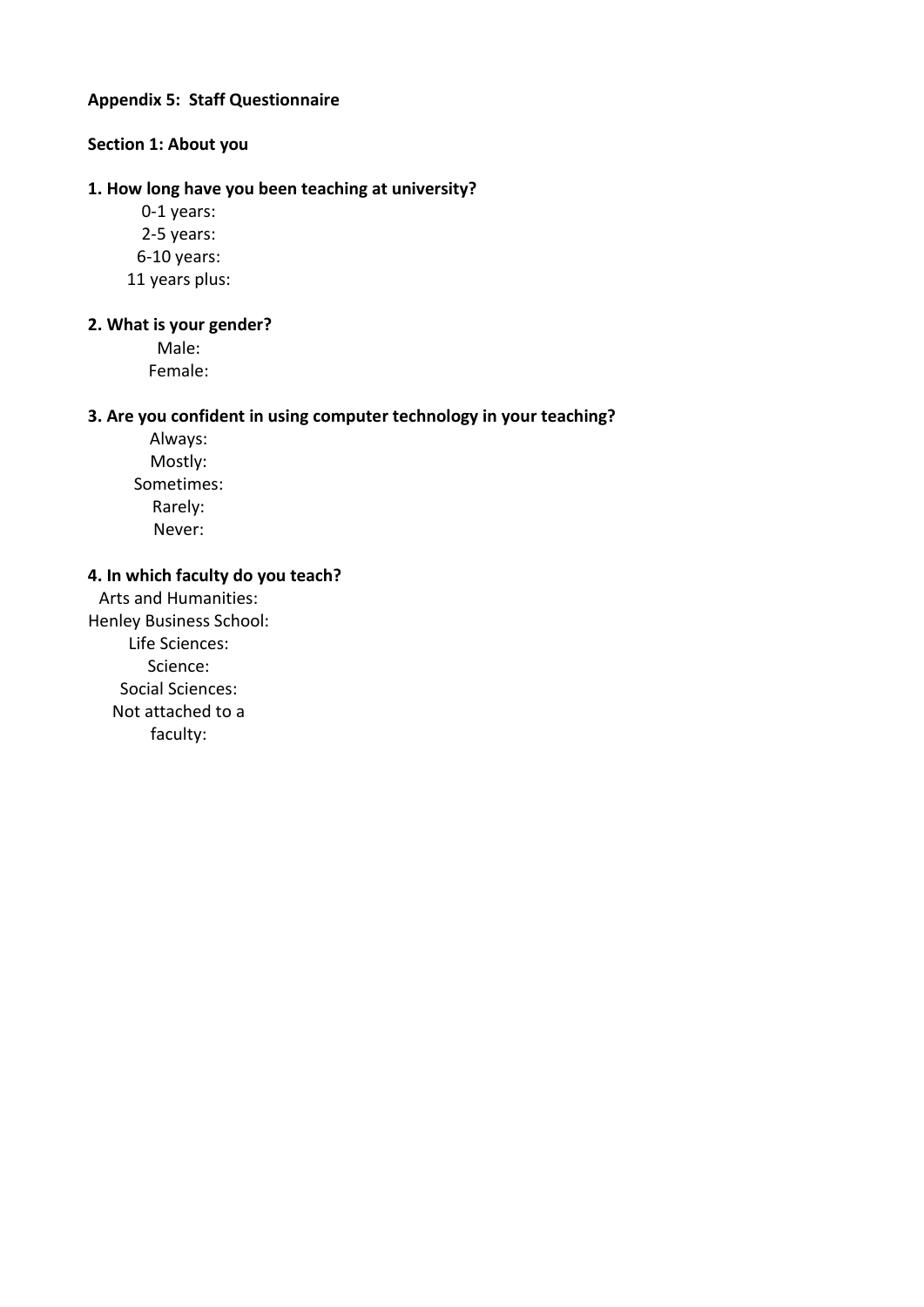# **Section 2: Your experience of providing feedback**

# **5. In what form(s) do you currently give feedback to students?**

Written: Oral: Audio (e.g. podcast, MP3): Video: One to one: Other *(please specify)*:

#### **6. Which of these forms do you use most often?**

Written: Oral: Audio (e.g. podcast, MP3): Video: One to one: Other *(please specify)*:

## **7. Why do you normally use this mode of feedback?**

#### **8. Do you think that this method is the mode preferred by students?**

Yes: No:

## **8.a. If no, what method of feedback do you think is preferred by students?**

Written: Oral: Audio (e.g. podcast, MP3): Video: One to one:

#### **9. How do you judge the effectiveness of your feedback?**

## **10. How often do you do the following?**

#### **10.a. Discuss with your colleagues, the ways in which you give feedback to students**

Very Often: Often: Sometimes: Rarely: Never:

## **10.b. Ask your students how useful they find your feedback**

Very Often: Often: Sometimes: Rarely: Never: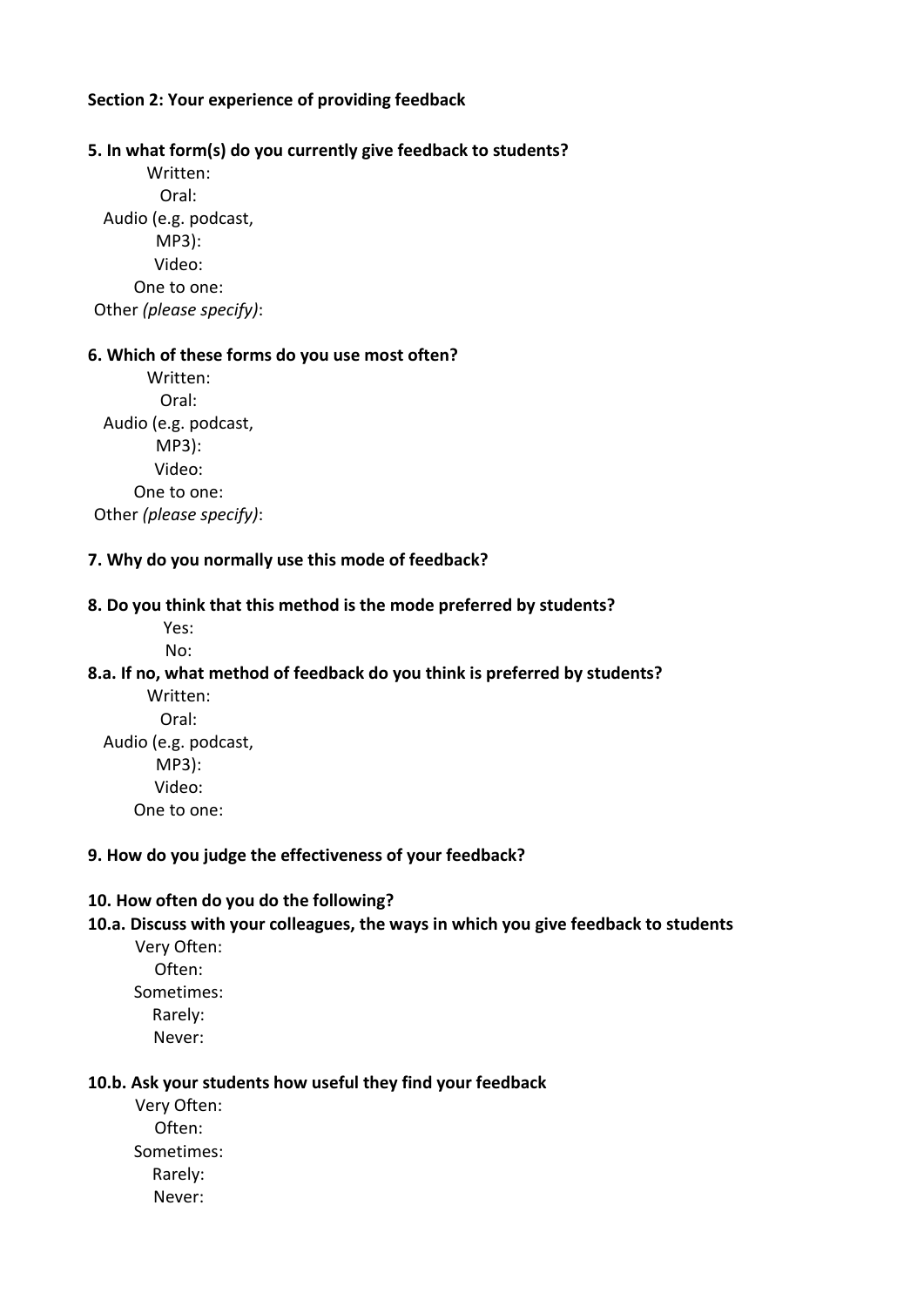#### **10.c. Give generic feedback to your students**

Very Often:

Often: Sometimes:

Rarely:

Never:

# **10.d. Explicitly discuss the purpose(s) of feedback with students**

Very Often: Often: Sometimes: Rarely: Never:

# **11. How often do you use the following methods of giving generic feedback to your students? 11.a. Orally in seminar, lecture or tutorial**

Always: Mostly:

Sometimes:

Rarely:

Never:

# **11.b. Blackboard**

Always:

Mostly:

Sometimes:

Rarely:

Never:

# **11.c. Email**

Always:

Mostly:

Sometimes:

Rarely:

Never:

# **11.d. Video and/or audio**

Always:

Mostly:

Sometimes:

Rarely:

Never:

# **11.e. Other**

Always: Mostly:

Sometimes:

Rarely:

Never:

## **12. If you selected 'other' in question 11, please give details of the method used.**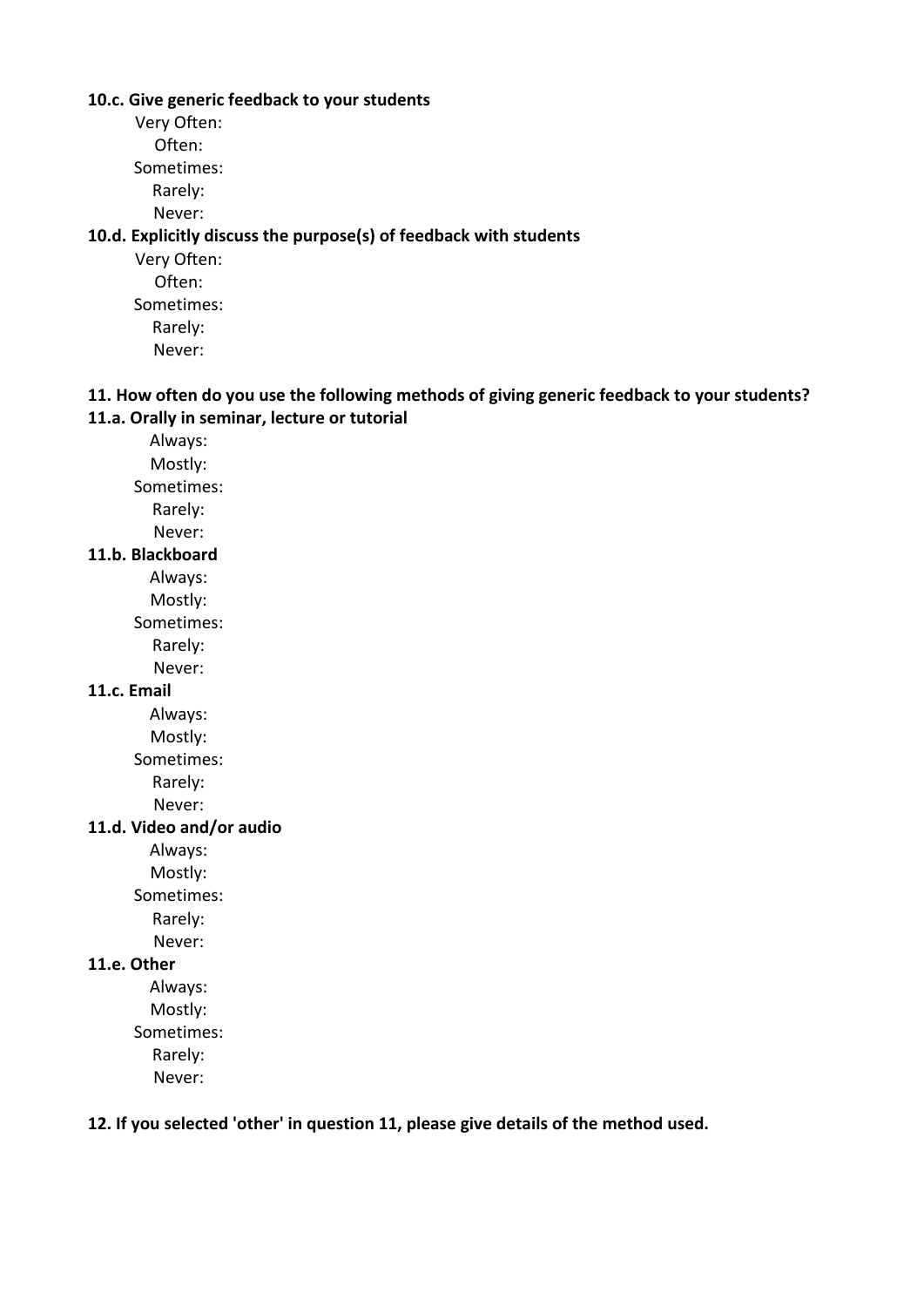## **13. Formative Assessment**

#### **13.a. Do you use formative assessment in your modules?**

Always: Often: Sometimes: Rarely:

Never:

## **13.b. Do you find it difficult to get students to complete formative assignments?**

Always: Often: Sometimes: Rarely: Never:

#### **14. What are your views on providing formative feedback?**

**15. Feed-forward 'Feed-forward' is the process of explicitly making clear to students the criteria for gaining marks in a given assignment. Do you provide feed-forward to your students?**

Yes:

No:

#### **16. How do you ensure that your feedback is explicitly aligned to marking criteria?**

- **17. What, do you think, makes good feedback?**
- **18. What, do you think, makes good feed-forward?**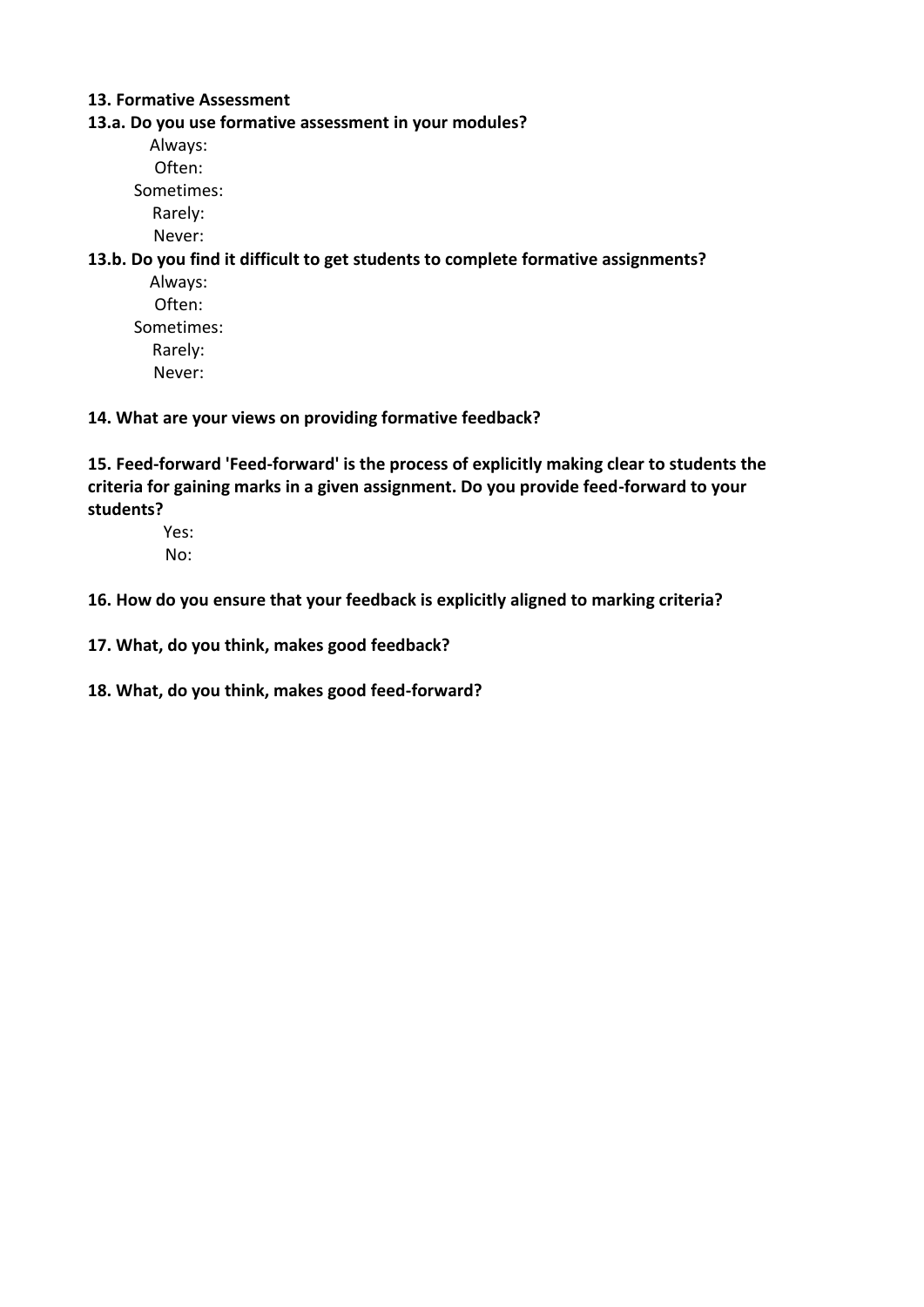**Section 3: Challenges you face in providing timely, effective feedback to students**

**19. What are your particular concerns about providing feedback to students?**

**20. Of these concerns, which is the most important to you? 20.a. How have you attempted to address this?**

**21. On average, what percentage of your working week is taken up in providing feedback to students?**

Less than 10%: 10 - 20%: 21 - 30%: 31 - 40%: 41 - 50%: 51 - 60%: 61 - 70%: More than 70%: